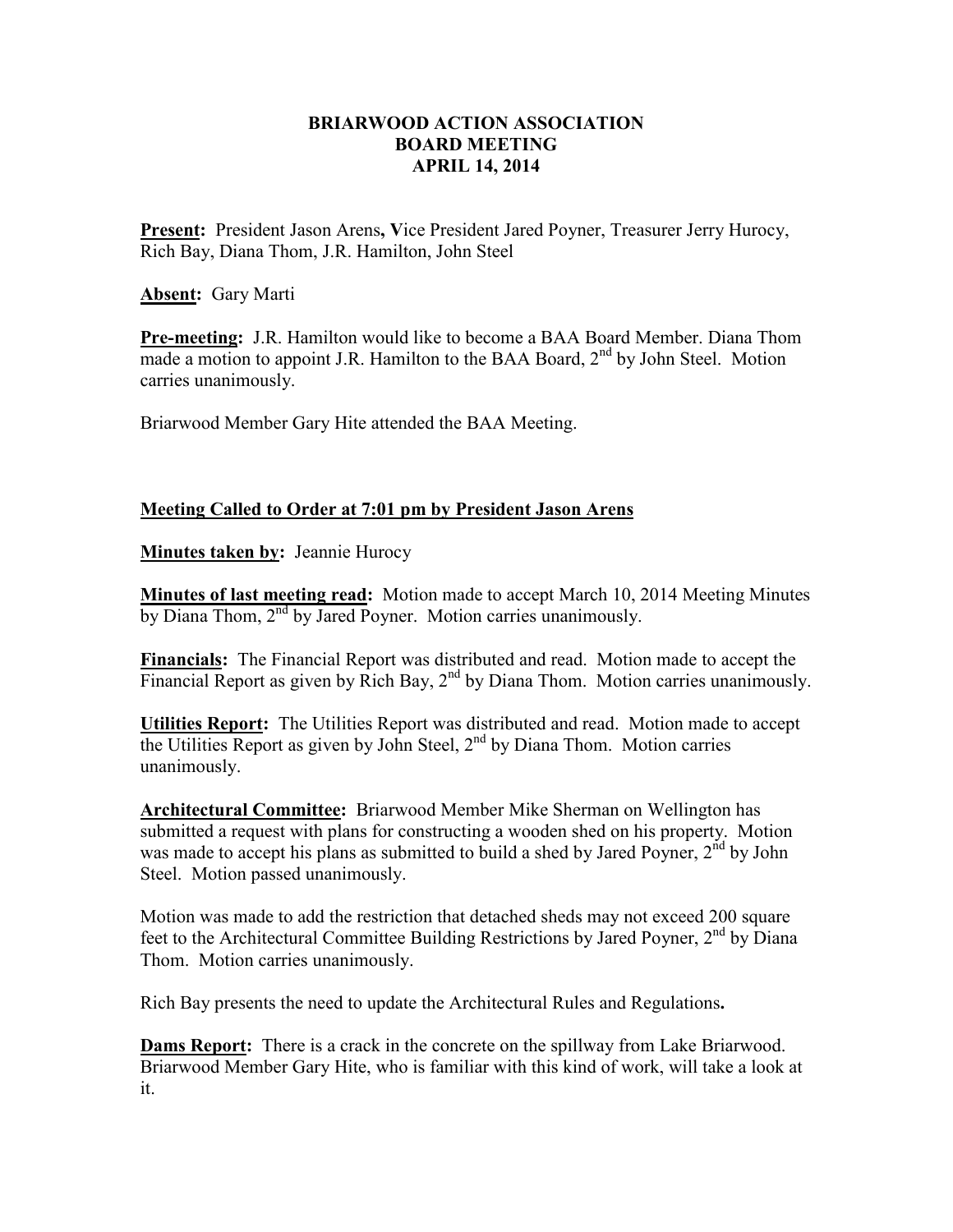**Lake and Beach Report:** John Steel went to a meeting with MDC. They will be coming to shock the lake to find out how many and what kinds of fish are in the lake. Once it is determined what the fish life is in the lake, it will be decided if we need to order fish to restock the lake.

**Security Report:** More security hours have been added with Global Security.

**Rules and Regulations:** Rich Bay says it appears that there are old Rules and Regulations and the most recent Rules and Regulations posted on the Briarwood website. Jeannie Hurocy will look into this.

**Website:** Nothing to report.

**Roads:** Rock needs to be spread on the roads where needed.

Diana Thom presents trouble with the drainage ditches. New culvert pipe may need to be placed in certain areas. With the heavy rains we have recently had, Lakeshore Drive and Brandywine had a lot of standing water in the ditches and over the street in some places.

Ron Ramsey clears out the ditches and culvert pipes when he knows that they are clogged. We will inform Ron and have him look at the ditches and culvert pipes and see if they are clogged or collapsed.

Gary Hite gave his expert opinion on how to repair these areas that are not draining right. He said it needs to be excavated in areas and if BAA would rent the equipment and supplies, he would volunteer to help fix these areas properly.

Lakeshore will be walked and determined exactly where and what needs to be done to fix the drainage ditches and culvert pipes.

Diana Thom states that the runoff from the road in front of her mother's house on 1559 Brandywine is washing the gravel off the road onto her driveway. J.R. Hamilton will look at the problem to find a solution.

Gary Marti has calculated the cost for asphalt for Stonegate from Lakeshore to London Bridge. Asphalt alone would cost approximately \$83,580 and that does not include labor, a base, etc.

J.R. Hamilton states that there may be other ways to improve the road, for example chip and seal.

Treasurer Jerry Hurocy states at this time there is no money in the budget for paving this road.